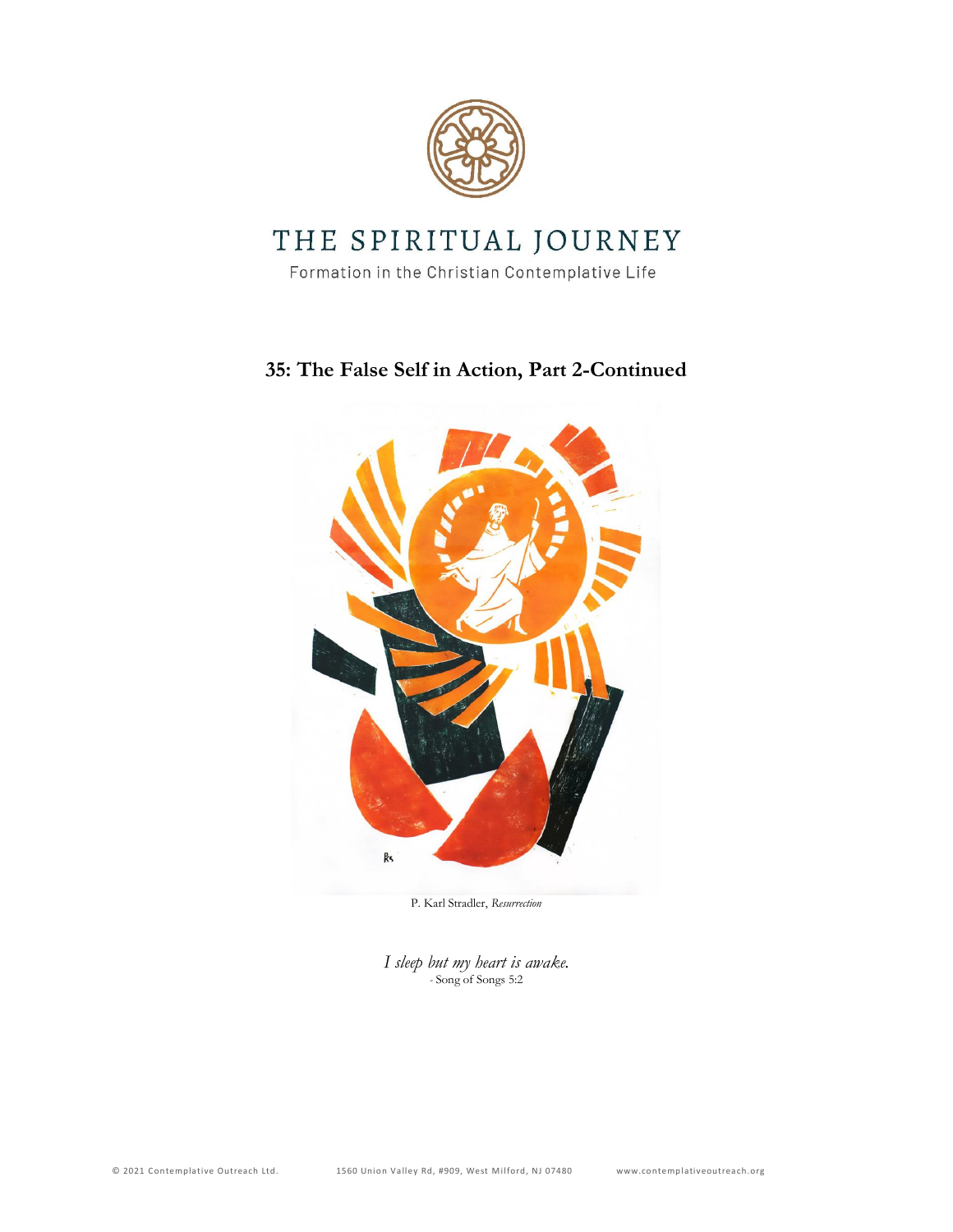We will again explore the active prayer as a neutralizing factor of largely unconscious commentaries that habitually repeat themselves in the walking around state, particularly in afflictive states.

"If you've noticed that whenever you're upset by your emotional programs, or challenged, not only does the frustrating emotion arise (… envy, anger, lust, … greed, …) immediately the imagination provides a commentary. … The commentary always arises with the emotion. And so, if we had another phrase, a sentence, worked into the unconscious … it has the effect of a cassette-tape eraser. … It reduces the force with which the emotional turmoil begins. Because if there's no commentary, then the emotion can be handled by reason and judgment. In other words, if you get in there fast enough, the process of getting into emotional turmoil through feeling and commentary doesn't take place, and that gives you a neutral zone in which you can decide what to do without being compulsively pushed into an emotional reaction, and then the binge, when you get caught by the hunters, roasted and eaten by the emotions! …

"You might think of choosing a sentence of maybe eight to twelve syllables … And the reason for choosing a longer one for daily life is because in daily life you are usually thinking in sentences. … You gradually work it into your subconscious by saying it again and again when you're not doing something else. … Most of us spend about two hours a day getting ready to do something else or doing nothing. So, for instance, while you're in the shower ... or doing the dishes, or driving the car, or walking … waiting. …

"If you said the same phrase again and again, and used the same one because it's easier then to work it into the subconscious … after about six months or one year … [you] erase the old tapes in the subconscious. …

"That is freedom! And it's to get to that place of neutrality where we can decide what to do ... that all these practices are ordered. Try [it]! "

- Thomas Keating, excerpts from Session 35 video

The active prayer sentence creates a "neutral zone" in our minds and liberates our consciousness from the black hole of habituated reactive patterns of the afflictive emotions, the interior dialogue and the obsessive thinking. Consequently, there is a more awakened consciousness to spend in the present moment. It is one of the most powerful, yet simple practices to engage "after the bell" so to speak, that is, in-between our periods of Centering Prayer in the midst of ordinary life. It is at once both ancient and yet useful to contemporary contemplatives.

## **A Meditation**

"For some there comes a time when the Jesus [active] prayer 'enters the heart' so that it is no longer recited by a deliberate effort, but recites itself spontaneously, continuing even when a person talks or writes, present in his dreams, waking him or her up in the morning.

- Timothy Ware, *The Orthodox Church*

## **To Practice**

- Reflect on "what the first thing to pop-out of your mouth when you would, for example, splash hot coffee into your lap, bash your head on the car door or, with company sitting at the dining table, your soufflé deflates as you open the door to the oven? … In this true story, a woman was rearended by a semi-truck. In a nanosecond she found herself as the target of a shooting gallery of